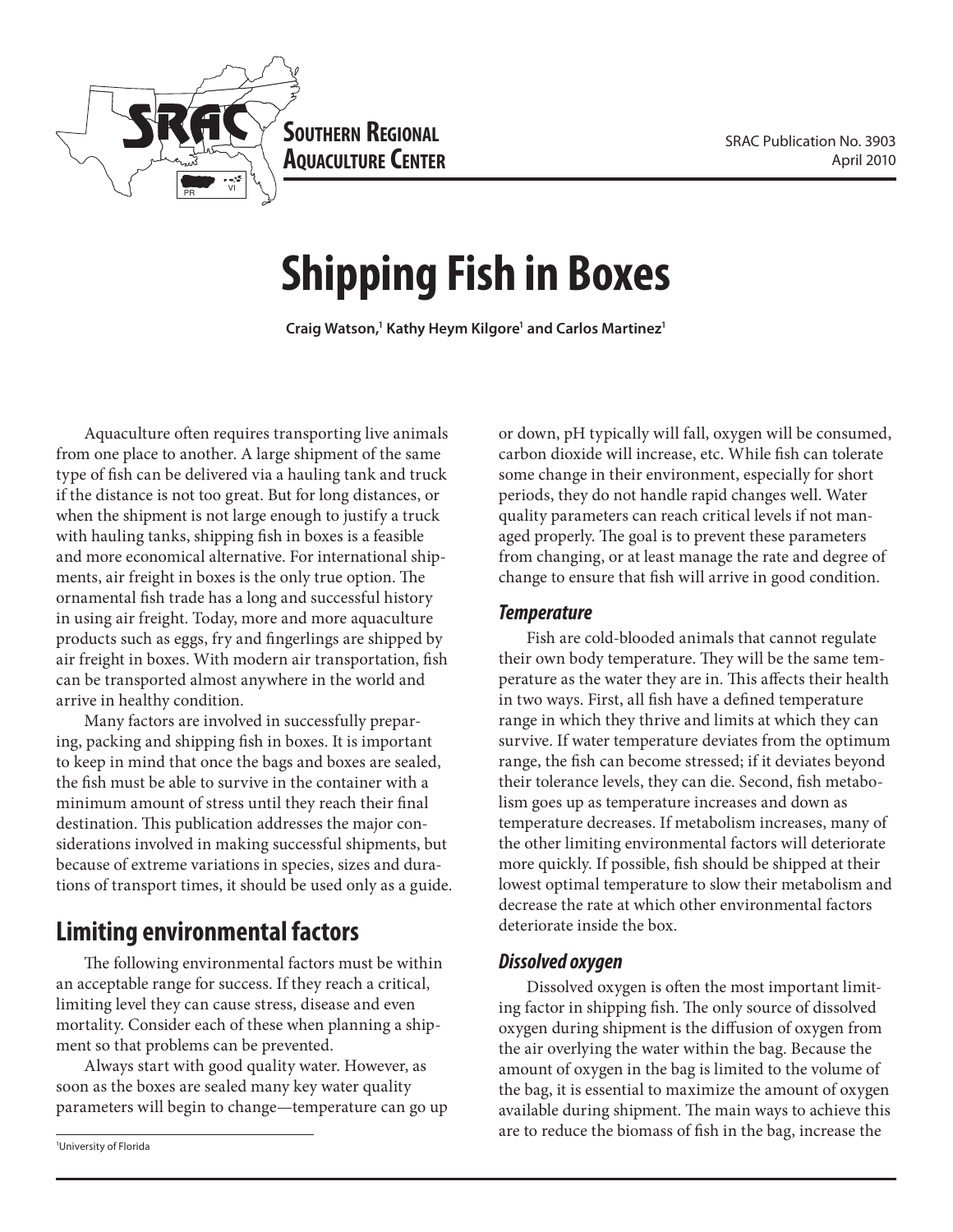amount of oxygen in the bag by using pure oxygen instead of atmospheric air, decrease the length of the shipment time, and decrease the metabolism of the fish by keeping water temperature at the lower level for the given species.

### *Carbon dioxide*

Carbon dioxide is produced by respiration. In a closed bag, carbon dioxide can reach harmful levels that can have a narcotic effect and interfere with the absorption of oxygen by the gills. If the dissolved oxygen level is high when fish are packed it should not be a problem during shipping. Because carbon dioxide in water acts as an acid, it also decreases the pH level, which can be stressful or lethal if allowed to progress unchecked. The main ways to manage carbon dioxide are to reduce the biomass of fish in the bag, increase the amount of oxygen in the bag by using pure oxygen instead of atmospheric air, decrease the length of the shipment time, and decrease metabolism of the fish by keeping water temperature at the lower level for the given species. In addition, buffers can be added to lessen the effect of carbon dioxide on the pH of the water.

#### *Nitrogenous waste/ammonia*

Fish excrete ammonia across the gill membrane to rid themselves of nitrogenous waste. Ammonia in water exists in two forms—ionized (NH4+) and un-ionized (NH3). Un-ionized ammonia is toxic to fish at very low levels, while ionized ammonia is relatively harmless. The ratio of the two types of ammonia in water is directly related to the water pH and temperature. As pH and temperature decrease, so does the portion of the ammonia that is in the toxic, un-ionized form.

During production, ammonia and other nitrogenous wastes can be managed with tools such as biological filtration. In a sealed bag other methods must be used. The main ways to manage ammonia during shipment are to reduce the biomass of fish in the bag, withhold food from the fish for 24 hours before shipment to reduce the amount of waste they produce, decrease the length of the shipment time, decrease the metabolism of the fish by keeping water temperature at the lower level for the given species, and add a substance to the shipping water to remove ammonia. A combination of methods can be used.

# **Shipping containers**

Shipping fish in boxes typically involves a considerable investment in money, time and effort, so the materials used should be the best available. Packaging materials should be watertight, should prevent rapid changes in temperature, and should be rugged enough to withstand handling during shipping. A plastic bag is the watertight

component. It is nestled in an insulated box that protects fish from rapid temperature change. The insulated box is then placed in a sturdy outer box for protection.

#### *Bags*

Fish bags are made of transparent polyethylene plastic and should be at least 3 mil thick to withstand some abuse without leaking. Many experienced commercial shippers opt for a more expensive 4-mil plastic bag.

Common "pillow slip" bags have a single bottom seal that creates sharp corners when filled with water. Small fish can sometimes become trapped in these corners during shipment and die. You can "square up" the corners by folding them up and taping them to the side of the bag.

Some bags have square bottoms so that they sit flat on the bottom of the box. Square-bottom bags are more expensive but have become standard in the industry because they do not trap fish in the corners and use the space in the box more fully.

Bags are available in many sizes. Some are small enough to ship individual male betas. There are bag sizes designed to fit snugly in standard size shipping boxes (e.g., full bags, half bags and quarter bags). Bags are available from several Internet sources if there is no retail outlet near you.

Even sturdy, 4-mil bags can be punctured during shipment, so many shippers double- or even triple-bag their fish to ensure that at least one bag will remain watertight. This is a good practice when shipping fish with sharp spines.

Once the bags are filled with water and oxygen (or air), they need to be sealed. While you can simply twist and tie an overhand knot, the method most commonly used is rubber bands. The top of the bag is twisted and then doubled over and the rubber band wrapped tightly around the resulting loop. If rubber bands are used, they should be of a good quality that will not break when significantly stretched. Operations that ship large volumes often speed up packaging by using mechanical clamping machines that crimp a small metal clamp around the bags.

#### *Insulated boxes*

Fish boxes are typically insulated to keep the temperature relatively constant during transport. Most are made from polystyrene Styrofoam® that is approximately 0.75 to 1 inch (1.8 to 2.5 cm) thick. Boxes are available in standardized sizes made specifically for transporting fish. They are usually small enough for an individual to easily grip and lift during the handling process. They are available from several Internet sources. A Styrofoam® insulated box protects the outer box from leaks, whereas Styrofoam® panels will not.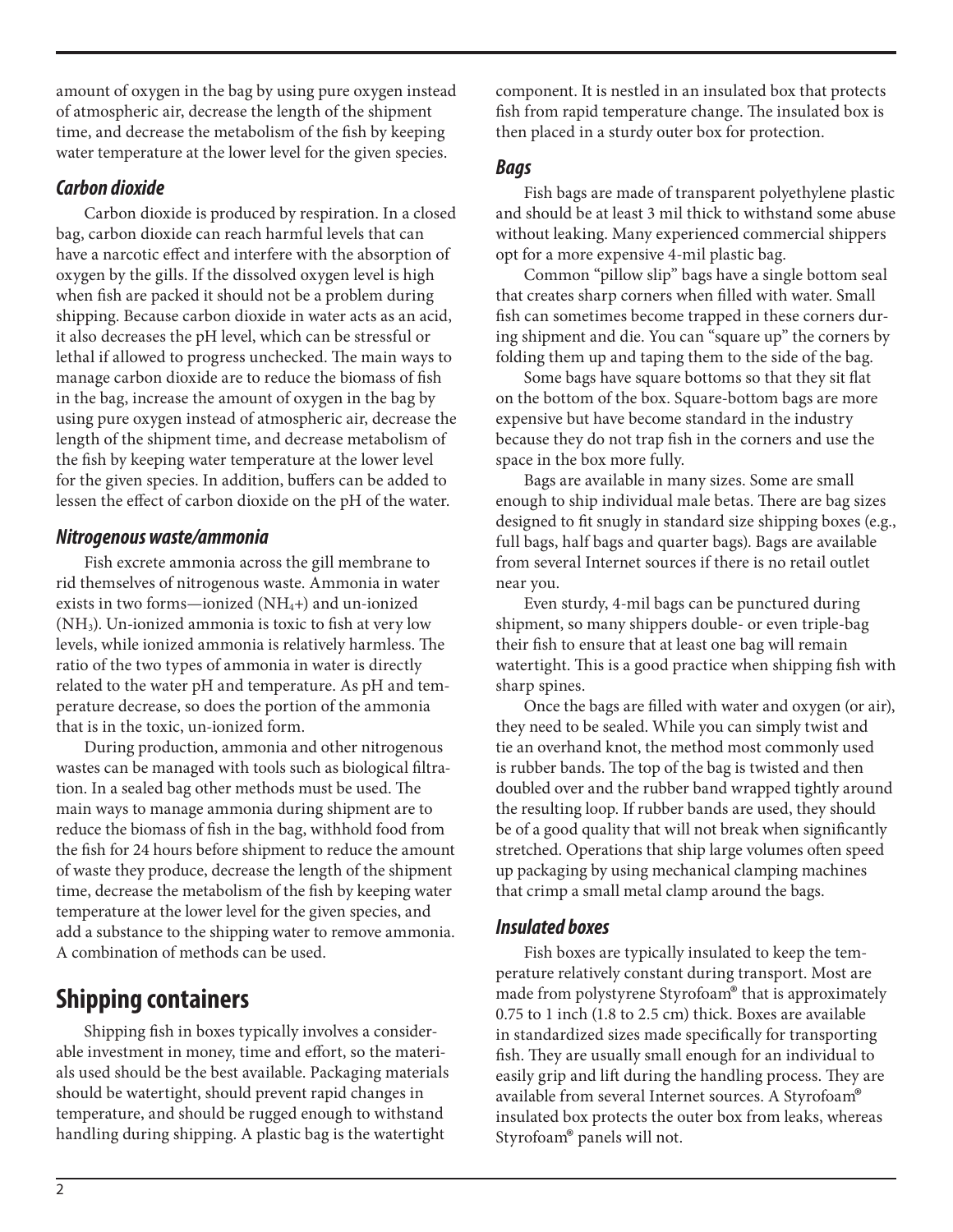Other types of insulation that can be used include inflated "quilted" materials, other rigid insulation panels cut to size, and even newspaper. However, most of these materials are inferior to a Styrofoam® box in insulation value.



**Figure 1.** Standard Styrofoam® shipping boxes.

#### *Outer shipping box*

While Styrofoam® is watertight and provides good insulation, it is not a rugged material and can be easily punctured, chipped or broken during the shipment. So the insulated box must be placed in a rugged outer container. Usually this is a corrugated cardboard box that will protect the Styrofoam® or other insulation from damage. Like bags and Styrofoam® boxes, outer cardboard boxes specifically designed for shipping fish are available from several Internet sources. The inner, insulated box should fit snuggly inside the outer box to give the best protection possible. A good quality packing tape should be used to seal the outer box.



**Figure 2.** Styrofoam® box in protective corrugated box.

# **Keeping the fish alive**

Once fish are sealed in the bags and boxes, they must have everything needed to survive until they reach their final destination, which can be days later. The key to success is to protect fish against the deteriorating conditions. Some practices, like adding pure oxygen gas to the bags, are based on sound science and reason; others, like adding antibiotics to the water, may do more harm than good. Seek the advice of experienced shippers or a local Extension specialist when considering shipping practices you are unfamiliar with.

#### *Oxygen*

Fish need oxygen to survive and oxygen is actually hard to dissolve in water. During shipping, it is easy for the fish to consume more oxygen than is being replenished by diffusion unless you use a concentrated source and provide enough to last for the duration of the shipment. The bag should contain no less than half its total volume in oxygen, and many shippers seal their bags with at least two-thirds oxygen.

Compressed cylinders of oxygen can be rented or purchased from commercial sources. A regulator controls the flow of oxygen out of the cylinder and through a hose and valve to fill the individual bags. A standard "trigger" valve is the most commonly used, but for operations with a large daily volume a foot-operated valve may be more ergonomic.

#### *Heat/cold packs*

Temperature must be controlled during shipment, especially during extreme weather conditions or if the shipment will have a long layover at an airport where the boxes may be exposed to the weather for a considerable time. The use of insulated boxes may not be enough. Chemical packs, which are available for both heat and cold, usually require the user to mix the ingredients within a pouch. Depending on the type used, these packs can last no more than 8 hours or as long as 100 hours. Some heat packs use potassium compounds that give off heat when exposed to oxygen. In a sealed box, these packs often stop working once the oxygen in the box is exhausted, so they may not last as long as the labels claim. The type, size and number of these packs to use depends on the size of the box, the duration of the shipment, and the conditions of the "weather" during shipment. The shipper should be careful not to use too many. Reusable ice packs that can be refrozen repeatedly are also used.

Whichever type is used, packs should be added to the box just before it is closed and sealed. Avoid putting the packs on the bottom of the box as the water will be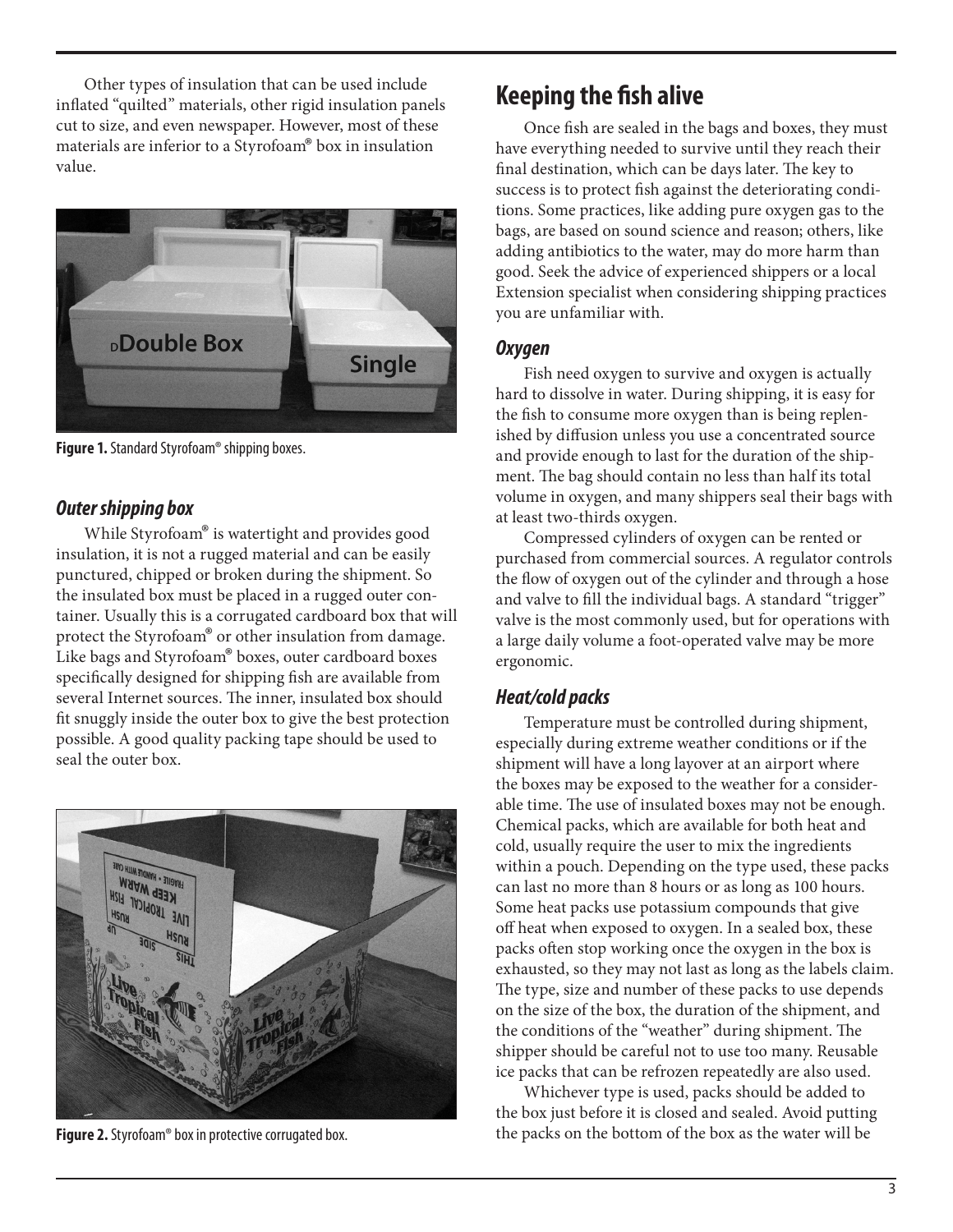directly affected (heated or cooled) if the bag sits directly on the heat/cold pack. Some shippers tape the packs to the underside of the lid, and others wrap them in newspaper to prevent direct contact with the water through the plastic bags.

## *Tranquilizers/sedatives*

Use of chemical tranquilizers during shipment is sometimes warranted, especially for large species. Tranquilizers slow respiration and metabolism, thus decreasing the rate at which water quality deteriorates. Tranquilizers also prevent some physical damage to the fish and shipping container. In the United States only two chemicals are legally available for tranquilizing/sedating fish.

Metomodate, sold as Aquacalm®, is allowed only for ornamental and aquarium species. This product was just recently made legal through the drug indexing section of the Minor Use for Minor Species Act (MUMS). Dosage ranges from 1 to 10 mg/L, depending on the species and duration of the treatment.

MS222, or Tricaine®, is also approved for use with finfish during transport, but is typically used for short periods. Dosage ranges from 5 mg/L to 50 mg/L, depending on the species and duration of the shipment.

There is some species data for both Metomodate and MS222. Be very careful when using these products with species for which there is no data. Before using these or any other products, read the entire label and seek the advice of an aquaculture Extension specialist if you are still unsure.

# *pH Buffers*

During shipment, carbon dioxide levels increase in the bags, which causes a drop in pH. The extent of this drop in pH depends on the amount of carbon dioxide produced and the buffering capacity of the water. The buffering capacity of water is often described by the term "alkalinity," which is a measure of the water's ability to neutralize acids. If shipping water has low alkalinity, dissolved carbon dioxide can cause significant drops in the pH, so buffering agents may need to be added.

The most common buffers for adding alkalinity contain the weak bases bicarbonate (from sodium bicarbonate, also called baking soda) or carbonate (from calcium carbonate, also called limestone). Either of these can safely be added to shipping water. While small buffering packs can be added to each bag, it is less expensive and more effective to treat the water before shipment. Water for shipping fish should have a total alkalinity of at least 100 mg/L expressed as an equivalent of calcium carbonate.

Non-carbonate buffers are also available to increase the water's acid neutralizing capacity. The most common is called "tris" or "THAM," which are short names for tris(hydroxymethyl)aminomethane. Tris is an organic compound that buffers water at a pH of 7 to 8.5. It can be used at 2 to 4 g/L and can be purchased in prepackaged buffer packs to add directly to the water in the bags. Tris is best used when a large number of fish need to be shipped in a small volume of water and excess carbon dioxide is a concern. It will interfere with the effectiveness of some ammonia removal products.

# *Zeolite*

Zeolites are common clay-like minerals that can adsorb positively charged ions (cations) from water. One type of zeolite, clinoptilolite, has a unique crystalline structure that adsorbs ammonium ions. Zeolite is much more effective in removing ammonium ions from freshwater than from seawater, as other cations in the seawater compete with the ammonium ion for adsorption. Zeolite specifically selected for aquaculture purposes is available from several sources. Zeolite should be used at a rate of 15 to 20 grams/L (57 to75 grams/gallon) in shipping water. It should be thoroughly rinsed with freshwater before use; otherwise it will make the water in the bag turbid or cloudy. Most shippers put it in small mesh bags so it will not be loose in the bottom of the fish bag. This makes it much more convenient at the receiving end of the shipment, as the recipient does not have to separate the loose granules from the water.



**Figure 3.** Zeolite.

# *Ammonia removal*

There are several products that claim to chemically bind with, or "remove," ammonia from water. Some do not list their active ingredients, even on the required Material Safety Data Sheets (MSDS), so it is impossible to make any kind of recommendation on their use or efficacy. Active ingredients that are listed on other products, their efficacy, and their effect on shipping water, are as follows: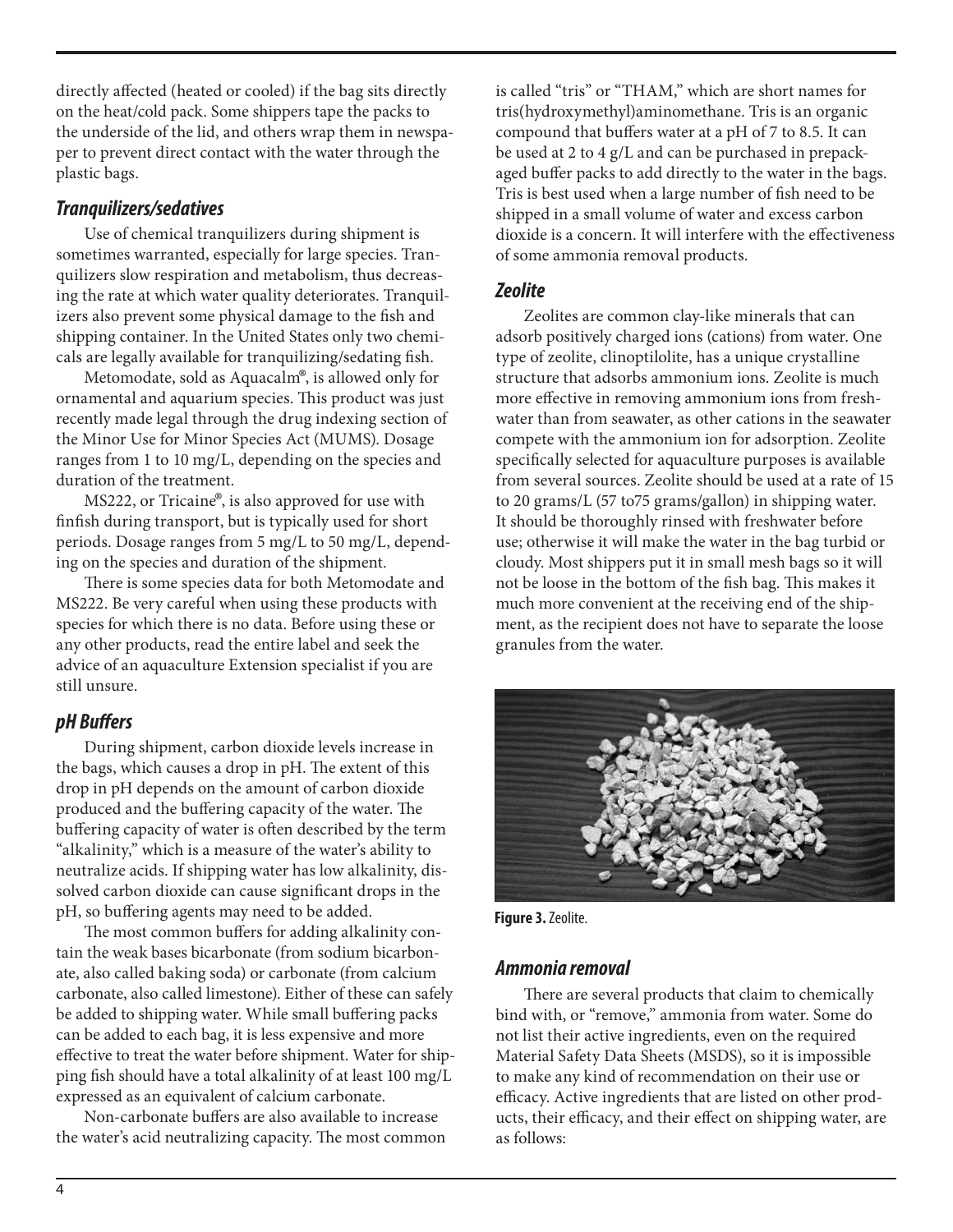**Sodium hydroxymethanesulfonate.** In water, the sodium separates from this molecule, allowing the active ingredient hydroxymethanesulfonate to bind with ammonia in the water. The resulting by-products are water and sodium. This reaction takes place over a wide pH range but works best when pH is above 7.0 as there is more ammonia present in the non-ionized form.

**Hydrosulfite and sodium bisulfate.** The sulfite/sulfate portion of these molecules can bind with ammonia in water and reduce its toxicity. However, they also behave as acids in water and can lower the pH significantly.

**Aliphatic amine salts.** This is a large group of chemicals so it is difficult to make recommendations on their use, efficacy, or effect on other water quality parameters. None of the commercial products reviewed for this publication listed the specific amine salts used.

#### *Salts*

Osmoregulation is the continuous process by which fish maintain a balance between the salts inside their bodies and the salts in the surrounding water. In freshwater fish there is a higher concentration of salts in the body fluids than in the surrounding water. The body fluids of saltwater fish are more dilute than the surrounding water. Osmoregulation is an energy-consuming process in fish and when the balance is disturbed, fish will be stressed.

Fish are handled a lot as they are counted, sorted and moved from one place to another with nets, buckets, bags, etc. This handling can damage the slime coat, skin and other external barriers that are needed to maintain the osmoregulatory balance between inside and outside conditions. Damage to this barrier can lead to further stress during shipment.

Reducing the difference between internal and external concentrations of salts can reduce the energy expended in osmoregulation and reduce stress. Adding salt to the shipping water for freshwater fish relieves some of the osmoregulatory stress. Likewise, lowering the salinity of shipping water for marine fish will create a closer balance between the inside and outside concentration of salts. A difference as small as 0.5 to 3.0 parts per thousand will help during shipping. For freshwater shipments, use 2 to 11 grams/L (7 to 43 grams/gallon) of simple, coarse salt (i.e., sodium chloride, "rock salt").

Salts treated with anti-caking agents, such a nitroprusside, should not be used because there is evidence that they may be toxic to some fish. Other salts, especially calcium chloride (used primarily to melt snow and ice), have additives that accelerate their melting and should also be avoided. Salt for human consumption often contains iodine and cannot be used with fish, as it is extremely toxic.

Some species of fish show no apparent problems if the salinity is changed quickly by as much as 3 ppt, so salt is often added directly to the shipping water. However, some experts recommend slowly acclimatizing all fish to changes in salinity over a period of several days before shipping, and then again at the receiving end.

# *Antibiotics*

Antibiotics should not be used in shipping water. Not only is this a non-labeled use, but there is also little evidence to support any benefits. The short-term use of antibiotics in fish can cause some bacterial strains to become resistant to antibiotics, and it is rare that the treatment will be continued for the required length of time after the fish reach their destination. If a bacterial disease is suspected, fish should be treated before shipment (see the following section on prophylaxis) or not shipped at all.

# *"Bacteriostatic Agents"*

Some chemicals have been used historically in aquaculture as "bacteriostatic agents" to interfere with or even stop bacterial survival and reproduction in water. The most common of these associated with shipping fish are acriflavin and methylene blue. Neither of these products is labeled for aquaculture or for use in fish shipping water, and there is little to support their use in the literature.

# **Getting fish ready for the trip**

Perhaps the most important part of shipping successfully is done well before fish are packed. It involves selecting the right fish for shipping and preparing them for the voyage. Only robust, healthy fish should be selected, with special attention to avoiding any diseased or damaged fish. Fish for shipment should be staged for at least 24 hours ahead of time in clean, well-aerated water with all food denied. Withholding food from the fish for at least 24 hours just before shipment allows them to purge their digestive tracts, which greatly reduces the buildup of wastes during shipping. It takes longer for larger fish to completely empty their guts. If the water is to be chilled for shipping, this should also be done gradually during the staging period. The fish should be housed in tanks where they can be harvested as simply and quickly as possible. Many shippers have the fish pre-counted and housed in individual tanks that correspond to the bag that they will be shipped in.

# *Prophylaxis*

Prophylaxis is the treatment of a disease problem before it occurs. Because of the crowded and stressful conditions during shipping, parasites and diseases that the fishes' immune systems would normally counteract can often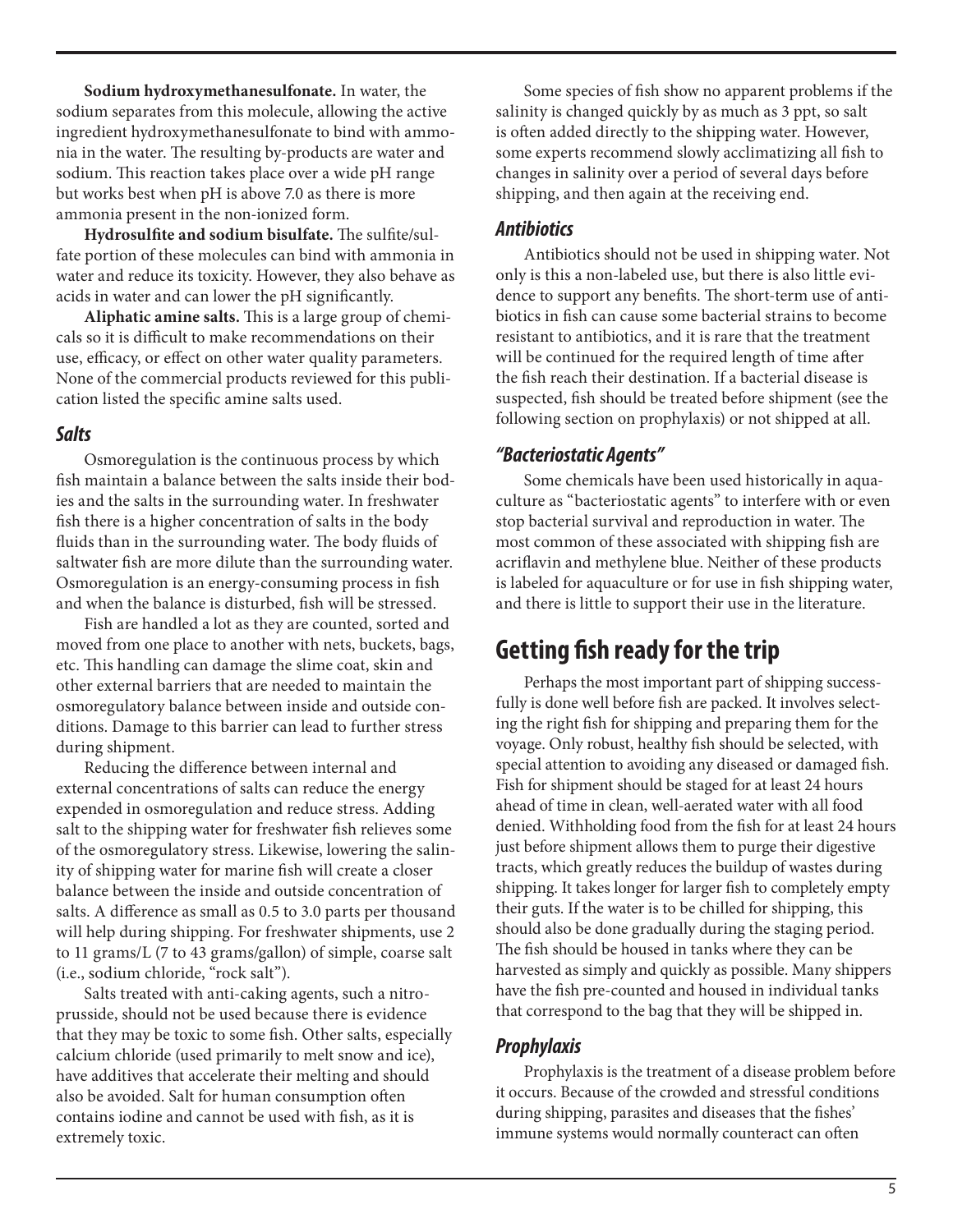get an upper hand and can cause disease either during the shipment or, more commonly, shortly after arrival. Fish for shipping should be as free of parasites and bacterial disease as possible. With eggs or larval fish from a hatchery, this is usually dealt with already within the hatchery. But when fish are harvested from ponds, raceways or other grow-out tanks, parasites or opportunistic bacteria may be present so prophylactic treatment is recommended.

Some external parasites will be controlled with the changes in salinity used for reducing osmoregulatory stress, so no further treatment is required. However, many shippers will use a standard application of a broad spectrum anti-parasitic such as 12.5 to 25 ppm of formalin or 2 ppm of potassium permanganate to ensure that parasites will be removed from the fish before shipping. Potassium permanganate is an oxidizing agent also effective against external bacteria such as *Columnaris* sp. In conjunction with adjusting the salinity, either of these treatments will remove many common external parasites.

Fish should be visually inspected just before shipping to ensure that no disease or health issues have developed during the staging period.

#### *Getting registered*

Because of heightened national security, those who ship fish (or any cargo) via a commercial airline must become a "Known Shipper." Information about this requirement is available from the Transportation Security Agency (http://www.tsa.gov/what\_we\_do/layers/aircargo/ database.shtm). Registration occurs with each airline or freight forwarding company you use. The requirements vary from simply providing proof of identification such as a valid driver's license to an on-site inspection by the airline's representative. Contact the airline you plan to use to determine what they require and how long it will take for you to get registered with them. If you are using multiple shipping companies or airlines, you must register and be approved by each one individually.

#### *Scheduling the shipment*

Getting fish from your facility to the buyer as quickly as possible is the key to success and requires good planning and scheduling. Commercial airlines make their schedules available online and in print. It is best to use the online schedules because they can change periodically, often before a new schedule can be printed.

Direct flights are always the best choice for obvious reasons. When a direct flight is not available, it is important to select the most direct route possible, with the shortest delay during layovers and transfers. Depending on the airline, you should allow for at least 1 hour between connecting flights to ensure that the boxes make it from one plane to another. Look for flights that have additional connections after the one you have scheduled. Then, if your first flight is delayed, your shipment might make the next scheduled flight. Having a shipment get stuck during a connecting flight is often disastrous, especially during extreme weather. Selecting an early morning flight is often best, as this allows the person who is receiving the shipment a full day to deal with flight delays or cancellations. Be sure to check the weather conditions, including at any connecting airports. If you think there is a good chance that flights will be delayed or cancelled, it is always much safer to reschedule the shipment.

Another option is to use a direct shipping company. This is becoming more cost effective, depending upon the size and volume of shipments. The boxes are picked up at your location and a guaranteed delivery time can be arranged. This typically is more expensive than handling the shipment scheduling and delivery yourself, but it can save considerable time and other expenses such as driving to the airport.

Finally, communicate your plans to your customer as they develop. The best scheduling can be ruined if the customer does not pick up the shipment promptly.

#### *Labeling the boxes*

The outsides of the boxes should be clearly labeled as containing live fish—in bold, easy-to-read lettering. Other warnings such as "Keep Warm" or "Keep Cool" (depending on the type of fish and the weather), "This Side Up," and "Handle Gently" should also be prominent on the boxes. Many states and almost all foreign countries also require that the exterior of the box contain a label that states the number and species of fish contained in the shipment. For large shipments with a wide variety of species, a "master" list can be attached to one box in the shipment. However, labeling each individual box with its contents is a good practice because it allows the receiver of the shipment to easily sort the boxes when they arrive. In addition to common names, the labels should also include the genus and species, or scientific names.

Each box should be numbered (e.g., 1 of 4, 2 of 4, 3 of 4, etc.) so the shipment can be accounted for easily at all times. Each box should also include the name, address, phone number and other important contact information for both the shipper and the recipient.

All labeling should be done with water-resistant markers and labels.

#### *Handling the boxes*

While most shipping boxes can withstand fairly rough handling, the fish inside can not. Train yourself and your employees to be as gentle as possible while loading and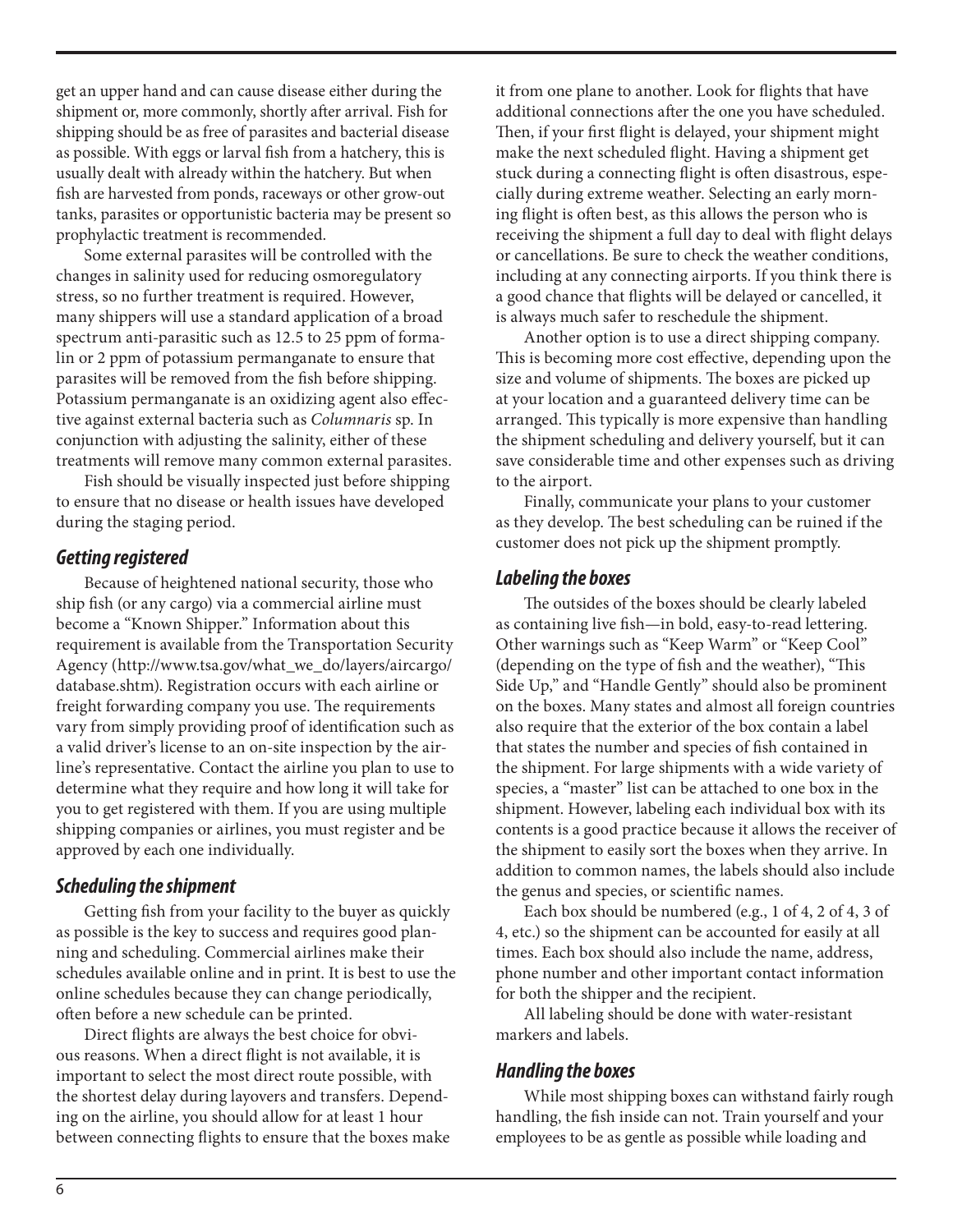unloading the boxes. Always try to avoid any sudden jolts and even loud noises. The shipping process is very stressful on fish. Keeping them as calm as possible will increase their survival and health. Most airlines do a good job of training their employees to handle live fish boxes with extra care as compared to ordinary freight. Boxes should be boldly labeled to encourage gentle handling.

#### *Loading rates*

Determining the number of fish you can safely put into a box is critical to successful shipping, but the number varies with the species of fish, their size, the external weather conditions, and how long the shipment will take.

On a per weight basis, larger fish use less oxygen and produce less nitrogenous waste (ammonia) than smaller fish, so you can get more "weight" of fish per box than with small fish. Of course, the opposite is true for the number of fish, so often shipments include the smallest fish possible. As aquaculture expands globally, more and more hatcheries are shipping newly hatched larval fish or very young fry to international destinations. Because cooler water holds more dissolved oxygen and slows the fishes' metabolism, it is intuitive that you can usually get more fish in a box if the water is cooled. Shipments that take hours can have a higher density than shipments that take days. Densities can also be increased by purging fish before packing them. There is evidence that using Aquacalm® (Metomodate) allows for denser loading rates.

However, the actual weight of fish that can safely be shipped is dependent on too many factors to provide exact numbers here. In one study, the weights varied by more than a factor of 10, from 22 grams/L for neon tetras (*Paracheirodon innesi*, a small fish) to 272 grams/L for goldfish (*Carassius auratus*, a larger fish). Even these numbers should be used only as an illustration, as they do not take into account the variations in the actual size of the fish, the conditions, or the duration of the shipment.

The cost of shipping can be as much as or more than the cost of the fish in some cases, so getting as many fish as possible safely in the box is often the goal. The packing density for many fish species is often based on years of experience as opposed to replicated experimental data. For example, in the ornamental fish trade, where shipping has occurred for decades, there are standard numbers of a given fish, of a given size, that are commonly packed in a standard 20-inch x 20-inch x 10-inch box. The variations among individual shippers are surprisingly small. In the goldfish industry, "boxes" of goldfish are fairly standard as well, based on the size of the fish and the time of the year. Smaller fish shipped during the cooler months will have more fish/box than larger fish shipped in the summer months. These numbers are readily available by

looking at wholesale price lists from various ornamental and goldfish suppliers. Other numbers can be taken from suppliers of bait and sportfish. The best advice is to start with numbers that have been successful for other shippers with the same or similar species, or seek the assistance of an aquaculture Extension specialist.

#### *Paperwork and documents*

Each airline has its own airway bill that must be completed prior to shipment. This document includes key information such as the name, address and contact information of the shipper and receiver, the number of boxes, the contents, and any other specific instructions. Once delivered to the airline, this airway bill can be used for precisely tracking the shipment during transit.

There are often other forms and documents that need to be included with a shipment. Always consult the receiver to be sure any necessary health certificates or other documents are prepared well in advance. Many states have specific laws concerning which aquatic species are allowed, and the paperwork attached to the shipment must include exact numbers and species shipped. The outbreak of Viral Hemorrhagic Septicemia (VHS) in the Great Lakes region and the subsequent emergency rules banning movement of fish across state lines in the region is a good example of how individual states and the U.S. government can regulate interstate shipments of fish. Check with the receiver and the receiving state's regulatory authority to be sure you have addressed all requirements for the species of fish you are shipping.

International shipments may be especially challenging in terms of getting the necessary paperwork and documentation completed, so careful research and planning are essential. While there are efforts to standardize these requirements for the global movement of aquatics, currently there is a lot of variation from one country to another as to what they require or allow. Farm-raised fish and shellfish are exempt from U.S. Fish and Wildlife Service (USFWS) export permit requirements, assuming they do not contain any species listed under the Convention on the International Trade of Endangered Species (CITES) and/or the Endangered Species Act (ESA). If you have any doubts, contact the USFWS before scheduling the shipment. If the shipment does need an export permit from the USFWS, it may take a week or more to complete the process and there are fees associated with the permit(s). In addition, the shipment will need to be inspected at the point of export, which will also require scheduling and payment of a fee. The USFWS has the authority to inspect any shipment containing live animals at the point of entry or exit from the U.S. Having the boxes labeled thoroughly will assist in this process if your shipment is selected for a random inspection.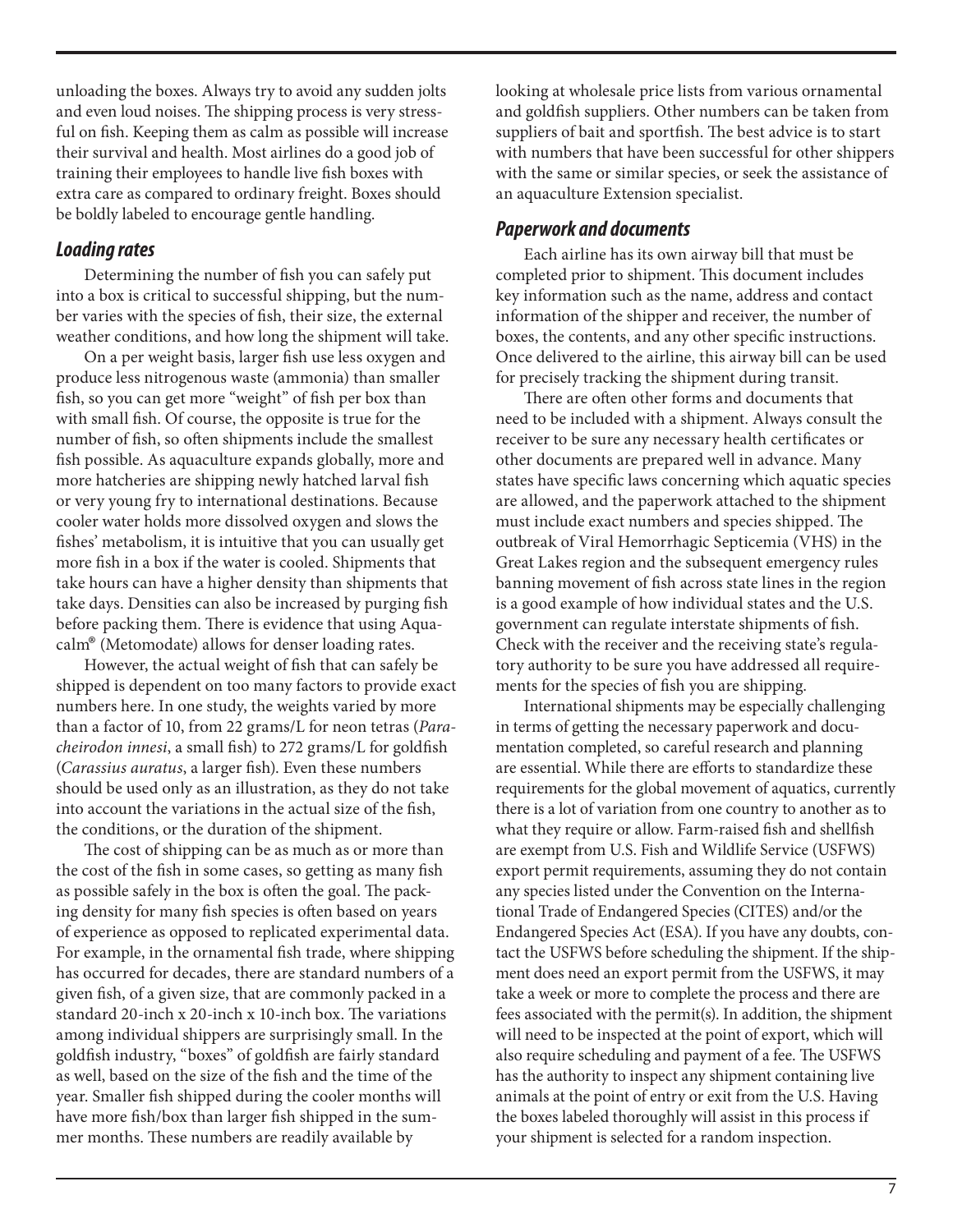Almost all international shipments of live fish will require a health certificate endorsed by the USDA Animal and Plant Inspection Service, Veterinary Services (APHIS/VS). If you are shipping fish to, or even through, a country belonging to the European Union, your facility must be registered with APHIS as an export facility, which requires an annual on-site inspection of your farm and/or shipping facility by a veterinary medical officer (VMO). Depending on the location of the nearest VMO, scheduling this inspection may take awhile. You must pay an hourly fee, including for travel time. Once you are registered, each individual shipment must be inspected by a USDA-accredited veterinarian who can issue a health certificate. Fees for this service vary with individual veterinarians. After the veterinarian signs the health certificate, it must then be endorsed by the USDA VMO, a step that may take days.

For some species this health inspection involves a simple visual assessment to ensure that the fish are healthy. For others it may require certification that the fish are free of specific pathogens. It can take days or even months to get the final results, and there are diagnostic laboratory fees associated with the necessary procedures. If the certificate needs to certify your facility as free of a specific disease, this usually entails 2 years of testing with negative results before such a statement can be issued. The pathogens of concern are typically listed as "reportable diseases" under the Office International de Epizootics (OIE), the international body that regulates animal disease. As aquaculture expands globally, the number of specific diseases included on this list is increasing, so it is critical to thoroughly research this aspect of shipping fish before scheduling anything else. Contact your aquaculture Extension specialist or the USDA VS office in your state for further information. Also make sure that the receiver has thoroughly checked with his or her country's officials concerning what documents and certificates must accompany the shipment at the port of entry. Be sure the receiver has made arrangements to have the shipment cleared at the airport in a timely manner. Because of concerns about the interstate and international movement of live aquatic organisms, it is not uncommon for a shipment of fish to be rejected at its destination because it does not have the proper paperwork and documentation. Unfortunately, this usually means the loss of the animals before they can be returned.

#### *Working on the receiving end*

Good shippers work with their customers to be sure the shipment arrives as scheduled and is handled properly once it arrives. Contact the customer at all key points of the process. Give the customer the airway bill numbers or tracking codes to help in locating a shipment if it

gets delayed or misrouted. Changes in numbers or sizes that occur between ordering and packing also should be communicated to the receiver so that the proper tanks or ponds are available for unpacking the fish.

Once the fish arrive, they should be removed from the boxes as quickly as possible once they are properly acclimated to the receiving water. When opening the boxes, take into account that the fish have been in the dark throughout the shipment. Boxes should be opened slowly and in a dimly lit area whenever possible. The pH in the bags will often be much lower because carbon dioxide has built up during shipment. The ammonia levels may be elevated, the dissolved oxygen low, and the temperature different than that of the receiving water. Slowly add water from the receiving tanks to the bags and, if possible, float them in the receiving tanks to equalize the temperature before removing the fish from their bags. Be aware that increasing pH suddenly in a bag with a high ammonia concentration can lead to problems, so monitor fish throughout the process and consider using ammonia-binding agents. Good acclimation should take as long as 30 minutes so the fish can slowly adjust to their new conditions.

# **Summary**

Shipping fish in boxes is a standard method of transporting fish and has allowed aquaculture products to be easily distributed on a global scale. Limiting factors are similar to those we find in fish husbandry and production—temperature, dissolved oxygen, pH, ammonia and carbon dioxide. The main difference between fish culture and shipping is that once the bag is sealed, you can't do anything to manage these factors until the bag is opened at the end of the shipment. Proper planning and attention to shipping water, fish, shipping containers and scheduling are essential to success.

# **References**

- Amend, D.F., T.R. Croy, B.A. Goven, K.A. Johnson and D.H. McCarthy. 1982. Transportation of fish in closed systems: methods to control ammonia, carbon dioxide, pH, and bacterial growth. *Transactions of the American Fisheries Society* 111:603-611.
- Bower, C.E. and D.T. Turner. 1982. Ammonia removal by clinoptilolite in the transport of ornamental freshwater fishes. *Progressive Fish Culturist* 44:19-23.
- Cole, B., C.S. Tamaru, R. Bailey, C. Brown and H. Ako. 2001. Shipping practices in the ornamental fish industry. Pages 73-83 *in* B.C. Paust and A.A. Rice, editors. Marketing and shipping live aquatic products. University of Alaska Sea Grant College Program, Fairbanks.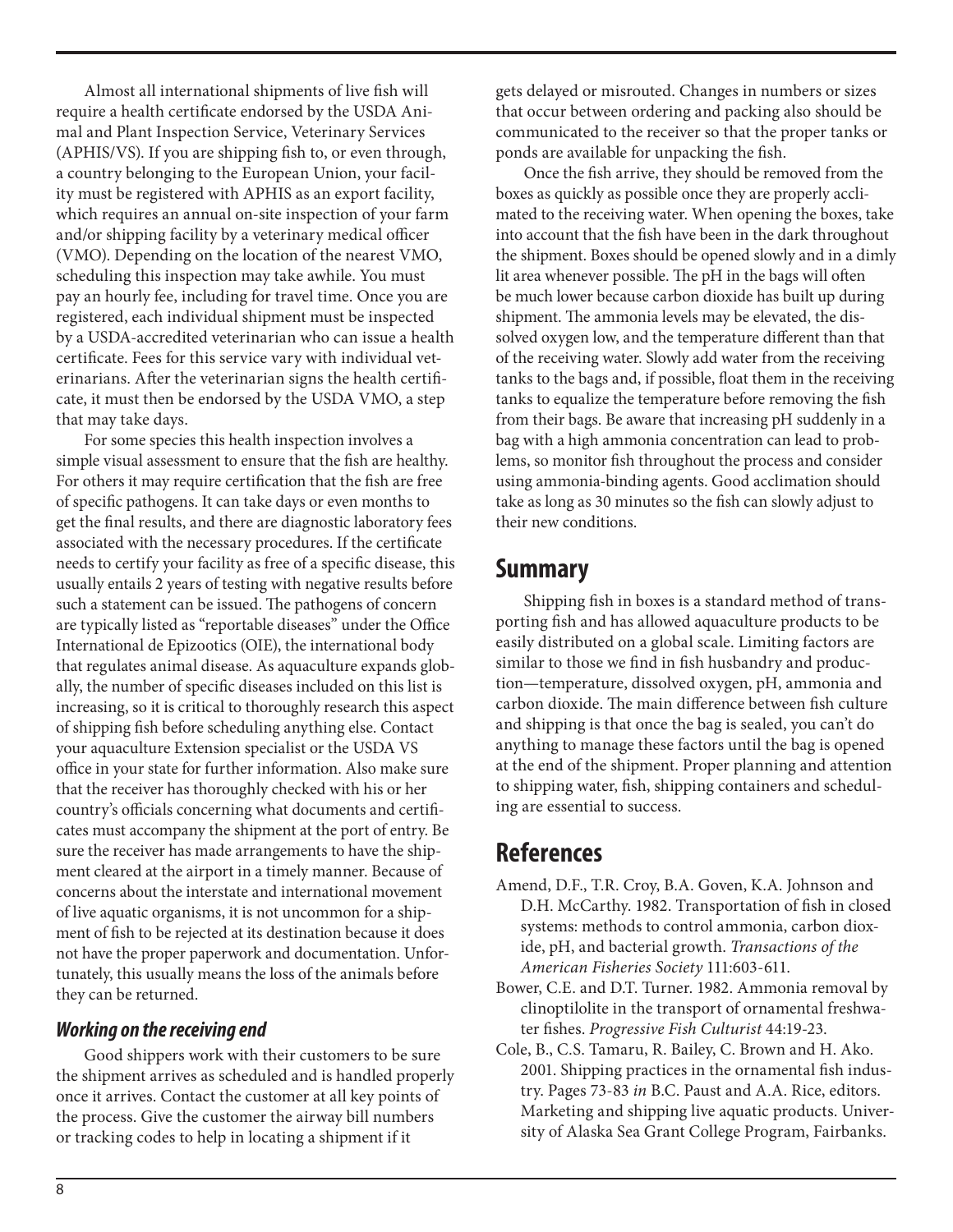Crosby, T.C., J.E. Hill, C.V. Martinez, C.A. Watson, D.B. Pouder and R.P.E. Yanong. 2005. Preparation of ornamental fish for shipping. University of Florida IFAS Extension Publication FA120, Gainesville. Accessed April 2009 at: http://edis.ifas.ufl.edu/pdffiles/FA/ FA12000.pdf

Froese, R. 998. Insulating properties of Styrofoam boxes used for transporting live fish. *Aquaculture* 159:283- 292.

Froese, R. 1988. Relationship between body weight and loading densities in fish transport using the plastic bag method. *Aquaculture* 19:275-281.

Gomes, L.C., R.P. Brinn, J.L. Marcon, L.A. Dantas, F.R. Brandao, J.S. de Abreu, P.E.M. Lemos, D.M. McComb and B. Baldisserotto. 2009. Benefits of using the probiotic Efinol®L during transportation of cardinal tetra, *Paracheirodon axelrodi* (Schultz), in the Amazon. *Aquaculture Research* 40:157-165.

Gomes, L.C., R.P. Brinn, J.L. Marcon, L.A. Dantas, F.R. Brandao, J.S. de Abreu, D.M. McComb and B. Baldisserotto. 2008. Using Efinol®L during transportation of marbled hatchetfish, *Carnegiella strigata* (Gunther). *Aquaculture Research* 39:1292-1298.

Guo, F.C., L.H. Teo and T.W. Chen. 1995. Effects of anaesthetics on the water parameters in a simulated transport experiment of platyfish, *Xiphophorus maculatus*  (Gunther). *Aquaculture Research* 26:265-271.

Jensen, G.L. 1990. Transportation of warmwater fish: loading rates and tips by species. Southern Regional Aquaculture Center (SRAC) Publication 393, Stoneville, Mississippi.

Jensen, G.L. 1990. Transportation of warmwater fish: procedures and loading rates. Southern Regional Aquaculture Center (SRAC) Publication 392, Stoneville, Mississippi.

Kilgore, K.H., J.E. Hill, J.F.F. Powell, C.A. Watson and R.P.E. Yanong. Accepted (2009). Investigational use of metomidate hydrochloride as a shipping additive in two ornamental fishes. *Journal of Aquatic Animal Health.*

Lim, L.C., P. Dhert and P. Sorgeloos. 2003. Recent developments and improvements in ornamental fish packaging systems for air transport. *Aquaculture Research* 34:923-935.

McFarland, W.N. 1960. The use of anesthetics for the handling and the transport of fishes. *California Fish and Game* 46:407-431.

Ross, L. and B. Ross. 1999. Anesthetic and sedative techniques for aquatic animals. Blackwell Scientific Publications, Oxford, England.

Solomon, D.J. and A.L. Taylor. 1979. Critical factors in the transport of living freshwater fish: state of feeding and ammonia excretion. *Fisheries Management* 10:81-85.

Taylor, A.L. and D.J. Solomon. 1979. Critical factors in the transport of living freshwater fish: general considerations and atmospheric gases. *Fisheries Management* 10:27-32.

Taylor, A.L. and D.J. Solomon. 1979. Critical factors in the transport of living freshwater fish: the use of anaesthetics as tranquilizers. *Fisheries Management* 10:153- 157.

Teo, L.H., T.W. Chen and B.H. Lee. 1989. Packaging of the guppy, Poecilia reticulata, for air transport in a closed system. *Aquaculture* 78:321-332.